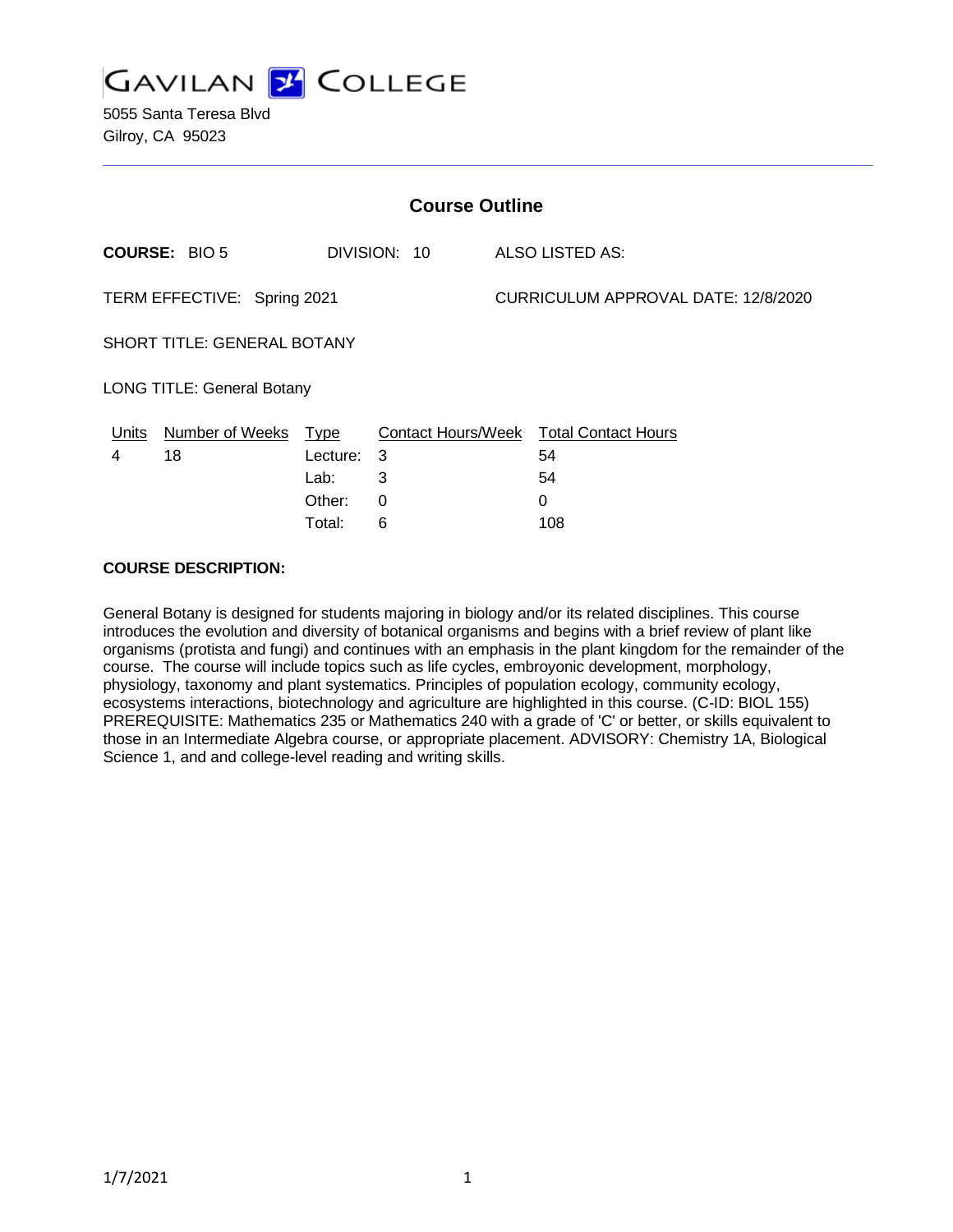PREREQUISITES:

Completion of MATH 233, as UG, with a grade of C or better. OR Completion of MATH 233B, as UG, with a grade of C or better.

OR

Completion of MATH 235, as UG, with a grade of C or better. OR

Completion of MATH 240, as UG, with a grade of C or better. OR

Completion of MATH 3, as UG, with a grade of C or better. OR

Completion of MATH 5, as UG, with a grade of C or better. OR

Completion of MATH 6, as UG, with a grade of C or better. OR

Completion of MATH 7, as UG, with a grade of C or better. OR

Completion of MATH 8A, as UG, with a grade of C or better. OR

Completion of MATH 8B, as UG, with a grade of C or better. OR

Completion of MATH 12, as UG, with a grade of C or better. OR

Completion of MATH 14, as UG, with a grade of C or better. OR

Completion of MATH 1A, as UG, with a grade of C or better. OR

Completion of MATH 1B, as UG, with a grade of C or better. OR

Completion of MATH 1C, as UG, with a grade of C or better. OR

Score of 33 on Intermediate Algebra

OR

Score of 13 on Pre-Calculus

OR

Score of 2600 on Accuplacer Math

OR

Score of 2600 on MM CCCApply Math

OR

Score of 2600 on MM Placement Tool Math

### COREQUISITES:

CREDIT STATUS: D - Credit - Degree Applicable

GRADING MODES

L - Standard Letter Grade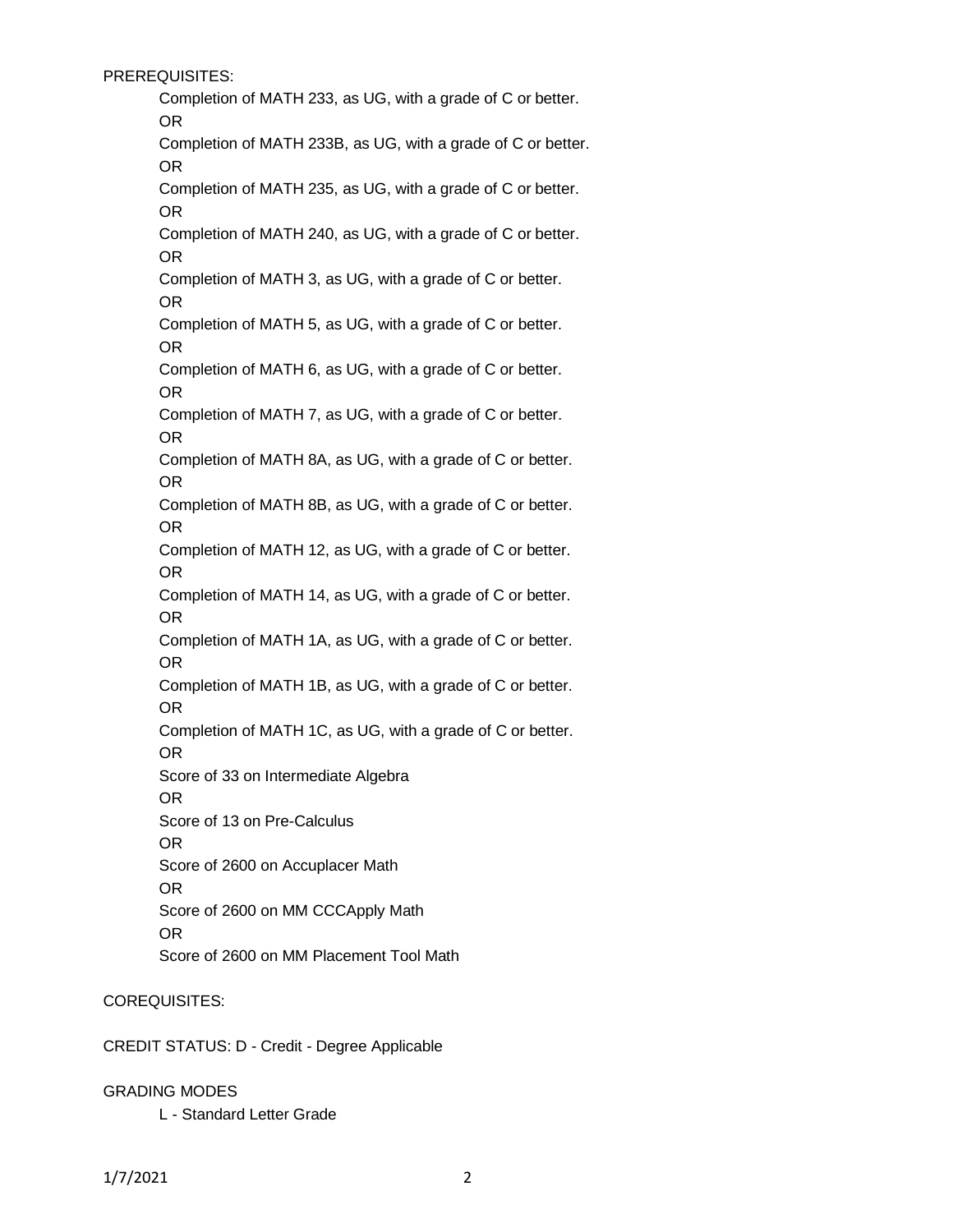REPEATABILITY: N - Course may not be repeated

#### SCHEDULE TYPES:

- 02 Lecture and/or discussion
- 03 Lecture/Laboratory
- 04 Laboratory/Studio/Activity
- 04B Laboratory LEH 0.75
- 05 Hybrid
- 71 Dist. Ed Internet Simultaneous
- 73 Dist. Ed Internet Delayed LAB
- 73B Dist. Ed Internet LAB-LEH 0.75

#### **STUDENT LEARNING OUTCOMES:**

By the end of this course, a student should:

1. Identify characteristics of major botanical taxa (protists, fungi and green plants) and their phylogenetic relationships.

2. Identify the diversity of botanical structures and relate the structures to their functions. Apply knowledge of plant physiology and structure to the use of plants in agriculture and biotechnology.

3. Compare and contrast the differences in development and life cycles across the major taxa of protists, fungi and botanical organisms.

4. Evaluate the evolutionary relationship of botanical organisms to each other structure and ecology of plants to their classification.

5. Discuss the importance of habitat, sustainable ecology and biotechnology in the field of Botany.

6. Develop basic laboratory and dissection skills, which may be utilized to further investigations.

7. Apply scientific methodology and reasoning through active experimentation and experiences.

#### **CONTENT, STUDENT PERFORMANCE OBJECTIVES, OUT-OF-CLASS ASSIGNMENTS**

Curriculum Approval Date: 12/8/2020

LECTURE CONTENT:

3 LECTURE HOURS

Lecture Objectives:

- 1. Discuss the scientific method.
- 2. Describe the importance of plants to all life forms.
- 3. Discuss the impact of humans on the environment.
- 4. Describe the attributes of living things.
- 5. Define and discuss basic principles of organic and biochemistry.
- 6. Discuss the different forms of energy and the laws or thermodynamics.
- 7. List and describe the organic and inorganic chemical found in plants, including
- proteins, carbohydrates, lipids and nucleic acids.

8. Discuss the importance of acids, bases and buffers.

Assignments: Read text. Review text summaries and questions in preparation for exam.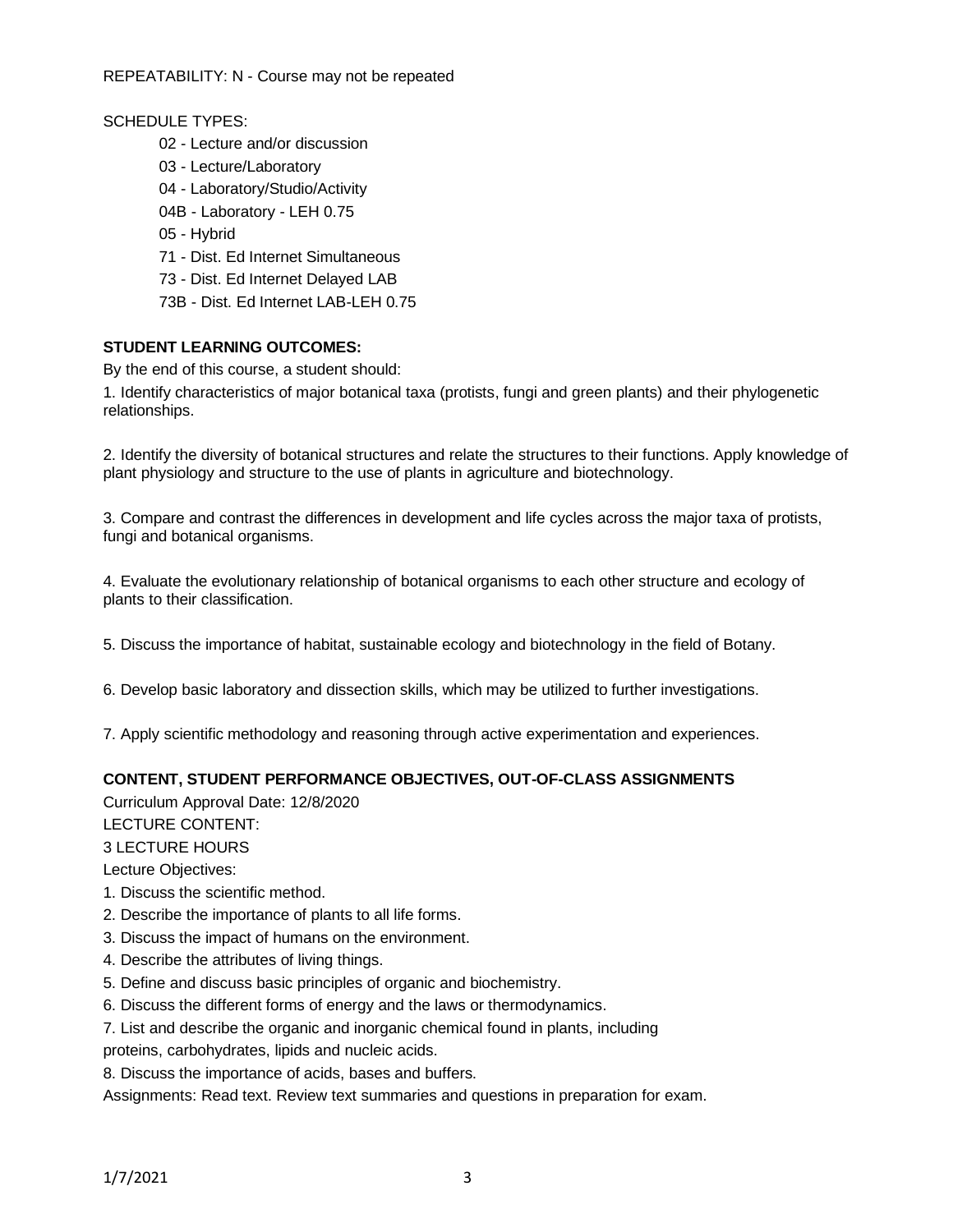#### Lecture Objectives:

- 1. Discuss the history of the development of cell theory.
- 2. List and describe plant cell organelles.
- 3. Discuss how communication occurs between plant cells.
- 4. Describe the plant cell cycle and the phases of mitosis.
- 5. Discuss the chemical composition and functions of DNA.
- 6. Describe DNA replication.
- 7. Describe the processes of transcription and translation.

8. Distinguish between germline and somatic mutations.

Assignments: Read text. Review text summaries and questions in preparation for exam.

#### 3 LECTURE HOURS

Lecture Objectives:

- 1. Define the term meristem and list and identify the locations of meristematic tissue in plants.
- 2. List and discuss the conducting tissues of plants.
- 3. Describe the epidermis, periderm and secretory tissues of plants.

Assignments: Read text. Review text summaries and questions in preparation for exam.

3 LECTURE HOURS

Lecture Objectives:

1. List and describe the basic functions and forms of roots.

2. Describe the locations and functions of: root cap, region of cell division, region of cell elongation, and region of maturation (for root hairs and all tissues).

- 3. Discuss the functions of the pericycle and endodermis.
- 4. Discuss human uses of roots.
- 5. List, compare and contrast the different types of specialized roots.
- 6. Describe the horizons of a soli profile.
- 7. Describe the process of soil development.
- 8 .Describe the materials that comprise soil.
- 9. List and describe the different factors that contribute to a productive agricultural soil.
- 10. Discuss the movement of water within soils, and water availability.
- 11. Define and discuss: soil texture, soil texture.
- 12. Discuss the relationship between pH, nutrient availability, and plant growth.

Assignments: Read text. Review text summaries and questions in preparation for exam.

3 LECTURE HOURS

Lecture Objectives:

1. List and describe specialized stems, including stolons, rhizomes, tibers, corms, bulbs, cladophylls and tendrils.

- 2. Describe the tissues that develop from shoot apices and the meristems from which each tissue develops.
- 3. Describe and discuss the functions of vascular cambium, cork cambium, stomata and lenticels.
- 4. Compare and contrast the stems of herbaceous and woody dicots with the stems of monocots.
- 5. Describe the composition and structure of wood.
- 6. Relate the structures of wood (sapwood, heartwood and bark) to its commercial use as lumber.
- 7. Discuss the human uses of wood and other stems.

Assignments: Read text. Review text summaries and questions in preparation for exam.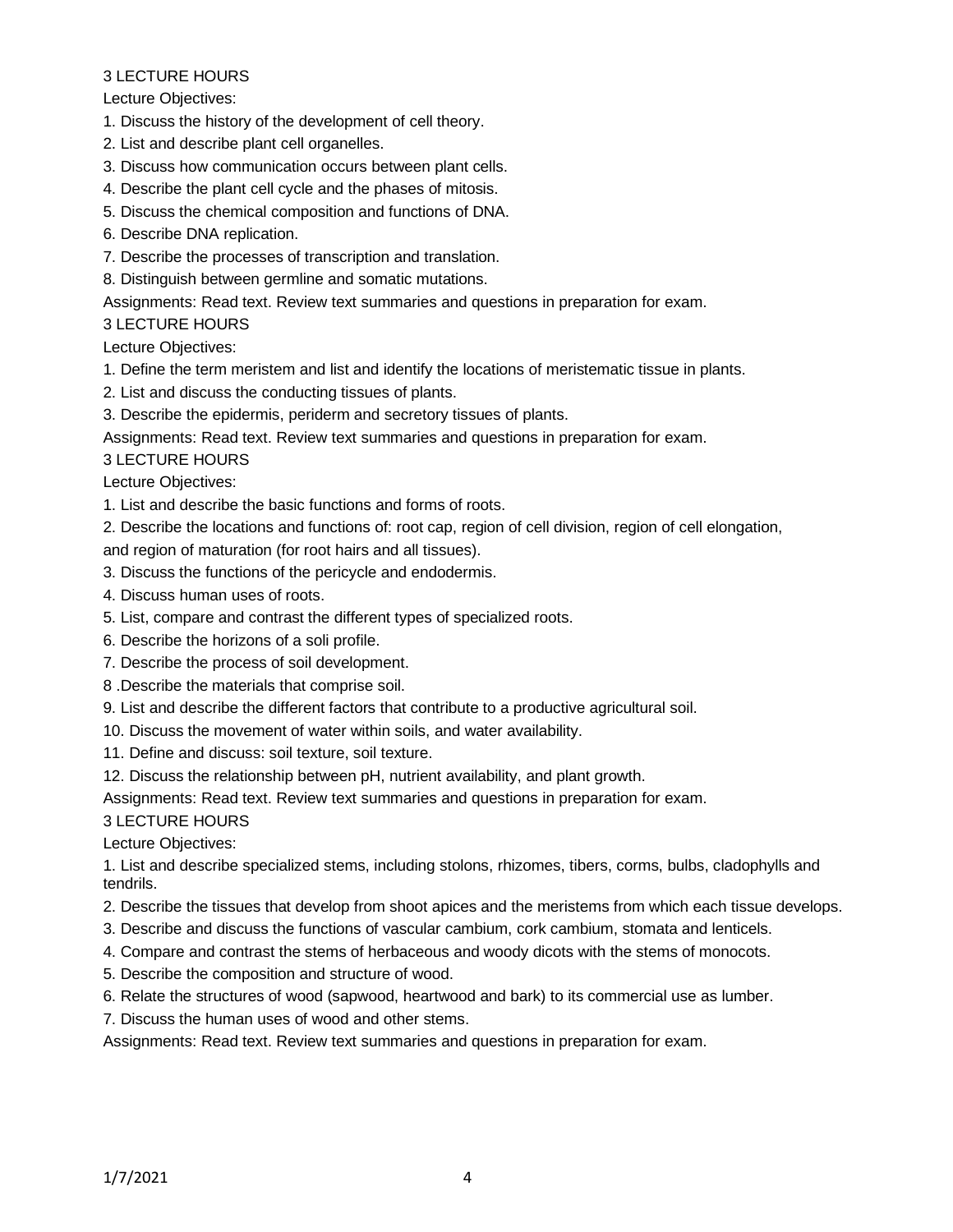Lecture Objectives:

- 1. Describe the structure of a typical leaf and relate the structure to the functions of a leaf.
- 2. Discuss the development of leaves.
- 3. Discuss the process of transpiration and guttation.
- 4. Discuss the attachment, arrangement, and venation of leaves.
- 5. Compare and contrast monocot and dicot leaves.
- 6. Describe simple versus compound leaves and the different types of compound leaves.
- 7. Discuss the structure and importance of stomata.
- 8. Describe specialized leaves, including but not limited to:

shade leaves, spines, thorns, tendrils, bracts, reproductive leaves, insect-trapping leaves, and bladder leaves.

9. Discuss the changes in leaves that occur in response to changes in environment, including abscission and pigment changes.

10. List and discuss human uses of leaves.

Assignments: Read text. Review text summaries and questions in preparation for exam.

3 LECTURE HOURS

Lecture Objectives:

- 1. Describe the structures of a typical flower.
- 2. Compare and contrast monocot and dicot flowers.
- 3. Define and discuss the terms annual, biennial, perennial.
- 4. Discuss the development and basic structure of fruits.

5. List and describe the different types of fruits, including drupes, berries, pomes,

follicles, legumes, siliques, capsules, achenes, nuts, grains, samaras, schizocarps, aggregate and multiple fruits.

- 6. Discuss various mechanisms of seed dispersal.
- 7. Describe the structures of a seed and their functions.
- 8. Discuss the process of and the requirements for germination.
- 9. Discuss factors that affect seed viability and the length of time that various seeds may remain viable.

#### Assignments: Read text. Review text summaries and questions.

3 LECTURE HOURS

Lecture Objectives:

1. Define and discuss: diffusion, osmosis, turgor, imbibition, plasmolysis, active transport.

2. Discuss the cohesion-tension theory and the pressure-flow hypothesis and their relationship to the movement of water in plants.

3. Relate the movement of water and nutrients in plants to plant structure.

4. List and discuss plant micronutrient and macronutrient requirements.

Assignments: Read text. Review text summaries and questions.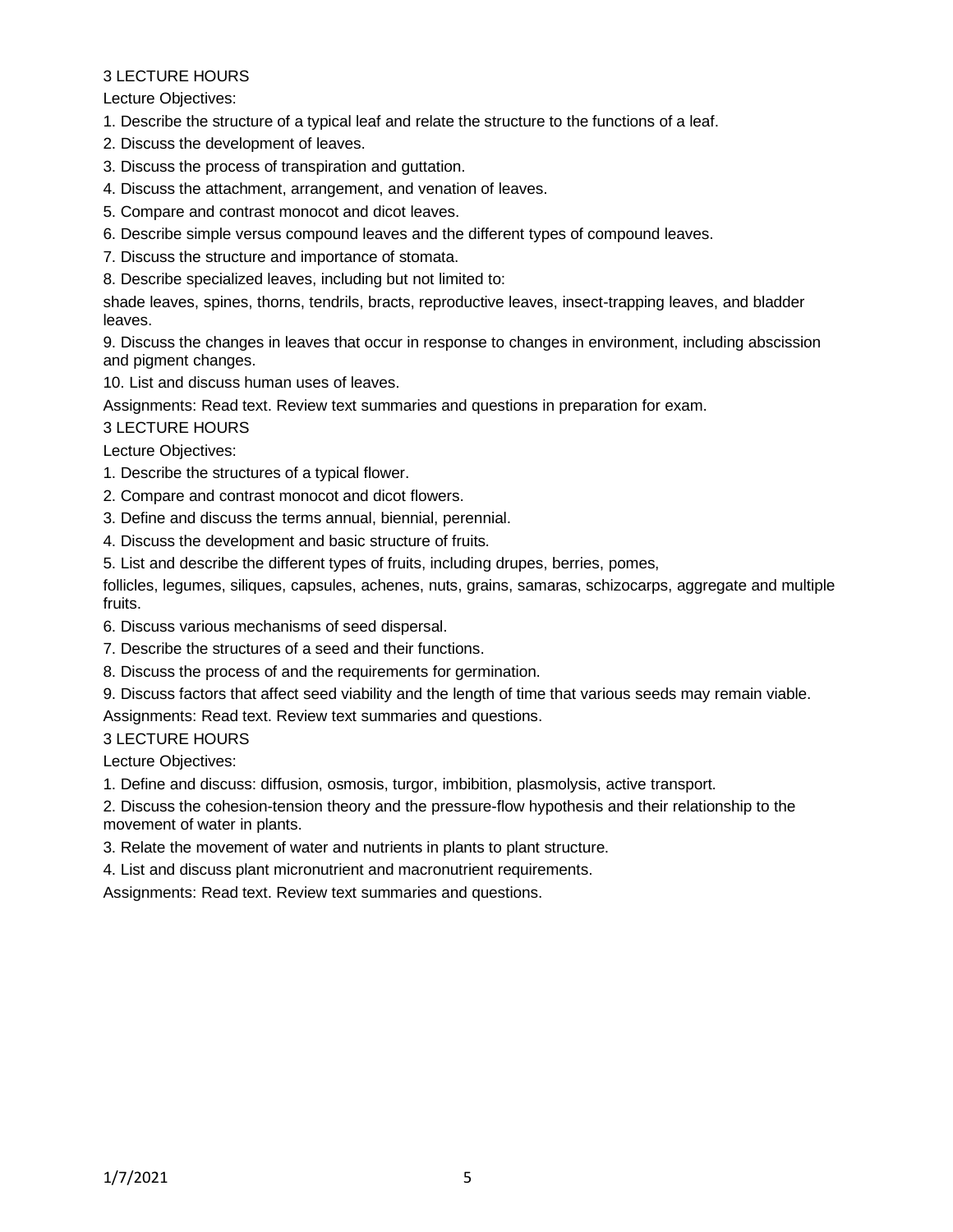Lecture Objectives:

- 1. List the reactants and products for the general equations for photosynthesis and respiration.
- 2. Discuss the relationship between photosynthesis and respiration.
- 3. Discuss oxidation-reduction reactions and their roles in photosynthesis and respiration.
- 4. Define metabolism, anabolism and catabolism.

5. List the principle reactants and the principle products of the light-dependent and light-independent reactions of photosynthesis.

- 6. Compare and contrast light-dependent and light-independent reactions of photosynthesis.
- 7. Describe the roles of and requirements for carbon dioxide, water and light in photosynthesis.
- 8. Recognize and describe the chlorophyll molecule.
- 9. Compare and contrast chlorophyll a and chlorophyll b.
- 10. List and discuss the roles of other plant pigments.
- 11. Describe the structures of the chloroplast and their relationship to photosynthesis.
- 12. Discuss how light energy is transformed into chemical energy through the reactions of photosynthesis.
- 13. Describe the roles of the NADPH and ATP in photosynthesis.
- 14. Discuss the relationship between photosystem I and photosystem II.

15. Discuss photolysis and photophosphorylation. Compare and contrast cyclic and non-cyclic photophosphorylation.

16. Discuss how the chemiosmotic theory explains both the synthesis of ATP in photosynthesis and in oxidative phosphorylation.

- 17. Describe the five main steps of carbon reduction of the light independent reactions.
- 18. Compare and contrast the C3, C4 and CAM pathways of photosynthesis.
- 19. Discuss the processes of sulfate and nitrate reduction in chloroplasts.
- 20. List the major reactants, and products of glycolysis, the Krebs cycle, and respiration.
- 21. Define, compare and contrast the processes of fermentation and anaerobic respiration.
- 22. Define and discuss assimilation and digestion in plants.

Assignments: Read text. Review text summaries and questions.

### 3 LECTURE HOURS

Lecture Objectives:

- 1. Define the terms growth and development.
- 2. Compare and contrast hormones, enzymes, and vitamins.
- 3. Discuss the roles of auxins, gibberellins, and cytokinins in plant growth.
- 4. Discuss how plant growth hormones are use commercially.
- 5. Define and discuss senescence and apical dominance.
- 6. Describe plant movements, including nutations, nodding, twining, contraction and nastic movements,

phototropism, geotropism and other tropic movements, and turgor movements.

- 7. Discuss circadian rhythms in plants.
- 8. Describe the movements that occur in slime molds, cyanobacteria, and some protists.
- 9. Define photoperiodism, thermoperiodism.
- 10. Discuss phytochromes, cryptochromes and their roles.
- 11. Discuss dormancy, quiescence and the factors that may affect germination.

Assignments: Read text. Review text summaries and questions in preparation for quiz.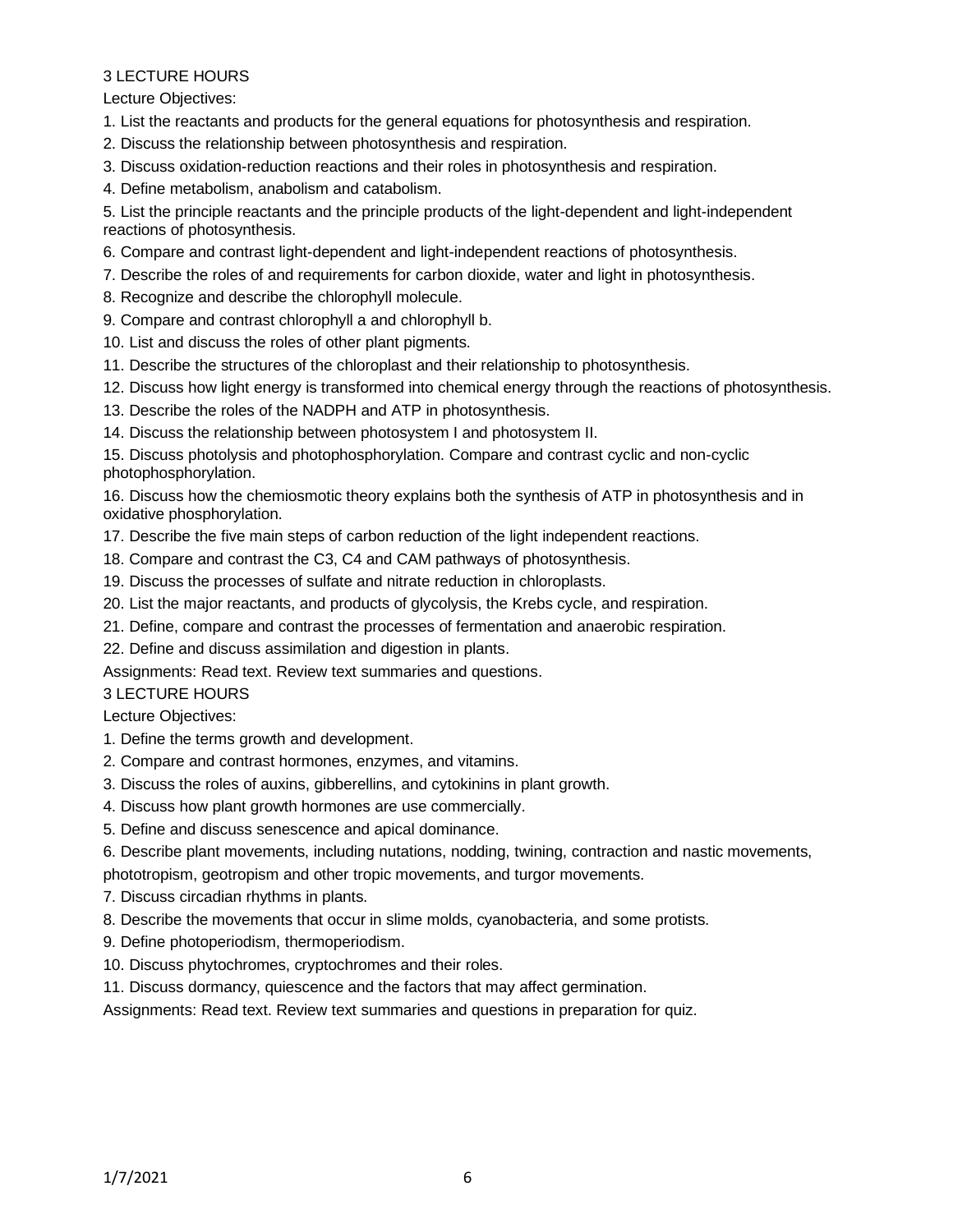Lecture Objectives:

1. Compare and contrast sexual and asexual reproduction.

2. List and describe the phases of meiosis.

3. Define and discuss the terms zygote, haploid, diploid, triploid, tetraploid, sporophyte, gametophyte, fertilization or syngamy.

- 3. Discuss Alternation of Generations as it occurs in plants.
- 4. Discuss the work of Gregor Mendel.
- 5. Describe the principles of dominant factors, recessive factors, and independent assortment.
- 6. Define the terms genotype, phenotype, homozygous, heterozygous, homozygous.
- 7. Solve simple genetic problems demonstrating monohybrid crosses, dihybrid crosses,

complete dominance and incomplete dominance, and linked traits.

8. Discuss the Hardy-Weinberg Law.

Assignments: Read text. Review text summaries and questions in preparation for exam.

3 LECTURE HOURS

Lecture Objectives:

- 1. Discuss the shift from a hunter-gatherer to an agricultural society.
- 2. List the six species of plants that provide most of the human caloric needs.
- 3. Describe how human selection has changed changes in plant population phenotypes.
- 4. Discuss strategies used in standard plant breeding, including self-pollination and cross- pollination,

inbreeding, pure line selections, mass selection, and outcrossing.

- 5. Define and discuss: heirloom varieties, germplasm, gene banks.
- 6. Describe and discuss recombinant DNA techniques used for sexually incompatible germplasm,

including gene splicing, gene synthesizing, use of plasmids, and transformation.

- 7. Discuss the pros and cons of the use of transgenic plants.
- 8. Describe techniques used in seed propagation and storage.

9. Describe techniques used in asexual plant propagation, including cuttings, grafting, natural propagules, and micropropagation.

Assignments: Read text. Review text summaries and questions.

#### 3 LECTURE HOURS

Lecture Objectives:

- 1.Summarize the early development of evolutionary theory.
- 2. Discuss the contributions of Charles Darwin to the science of evolution.
- 3. Discuss the evidence for evolution.
- 4. Discuss the significance of natural selection, mutation, migration and genetic drift to the process of evolution.
- 5. Differentiate between microevolution and macroevolution.

6. Describe how reproductive, geographic, ecological, mechanical and other types of isolation contribute to the evolution of species.

- 7. Discuss the role of hybridization and asexual reproduction, including apomixis, in evolution.
- 8. Discuss the reasons for the continuing controversy over evolutionary theory.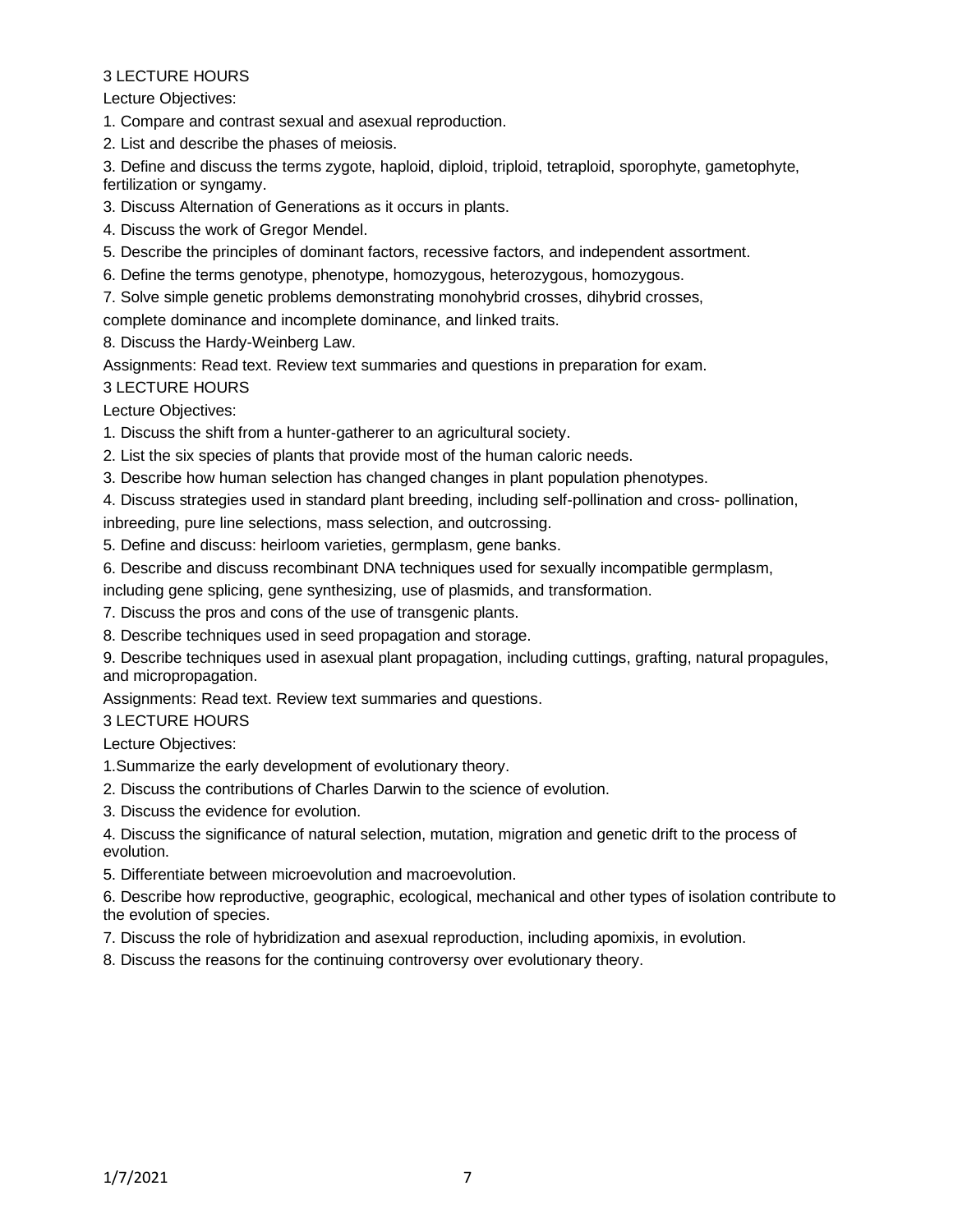Lecture Objectives:

1. Discuss the value of scientific nomenclature, how it was developed, and how it currently used.

2. Discuss the development of the kingdom concept of classification, and the six kingdom system classification currently in common use.

3. List the different groups used in the taxonomical hierarchy.

4. Discuss the use of cladistics to establish natural relationships.

5. Explain the use of a dichotomous key in the identification of an organism.

6. Distinguish between prokaryotic and eukaryotic cells.

7. Discuss how genetic variation occurs in bacteria and other prokaryotes.

8. Discuss why it is difficult to classify prokaryotes, and list and describe criteria used to classify and identify prokaryotes.

9. Describe forms of nutrition in bacteria.

- 10. Discuss how bacteria are useful to humans.
- 11. Discuss how bacteria and viruses are harmful to humans.
- 12. Describe how microorganisms are transmitted, and how transmission can be controlled.

13. Describe the cyanobacteria and differentiate them from the true bacteria.

14. Discuss the roles of cyanobacteria in human existence.

15. Describe the kingdom archaea, and discuss roles of members of this kingdom in human existence.

16. Define and differentiate between viruses, viroids and prions.

17. Discuss the relevance of viruses, viroids and prions.

Assignments: Read text. Review text summaries and questions in preparation for quiz.

3 LECTURE HOURS

Lecture Objectives:

1. List the criteria for the identification of an organism as a member of the Kingdom Protista.

2. Describe the major characteristics of and important members of major phyla of protists and other organisms.

3. Discuss the human relevance of these organisms.

4. List the characteristics of members of the Kingdom Fungi.

5. Distinguish the phyla and subphyla of fungi based on their cell structure, type of hypha, and type of reproduction.

6. Discuss the major phyla and subphyla and their relevance to human existence.

7. Describe the lichens and their importance to humans.

Assignments: Read text. Review text summaries and questions.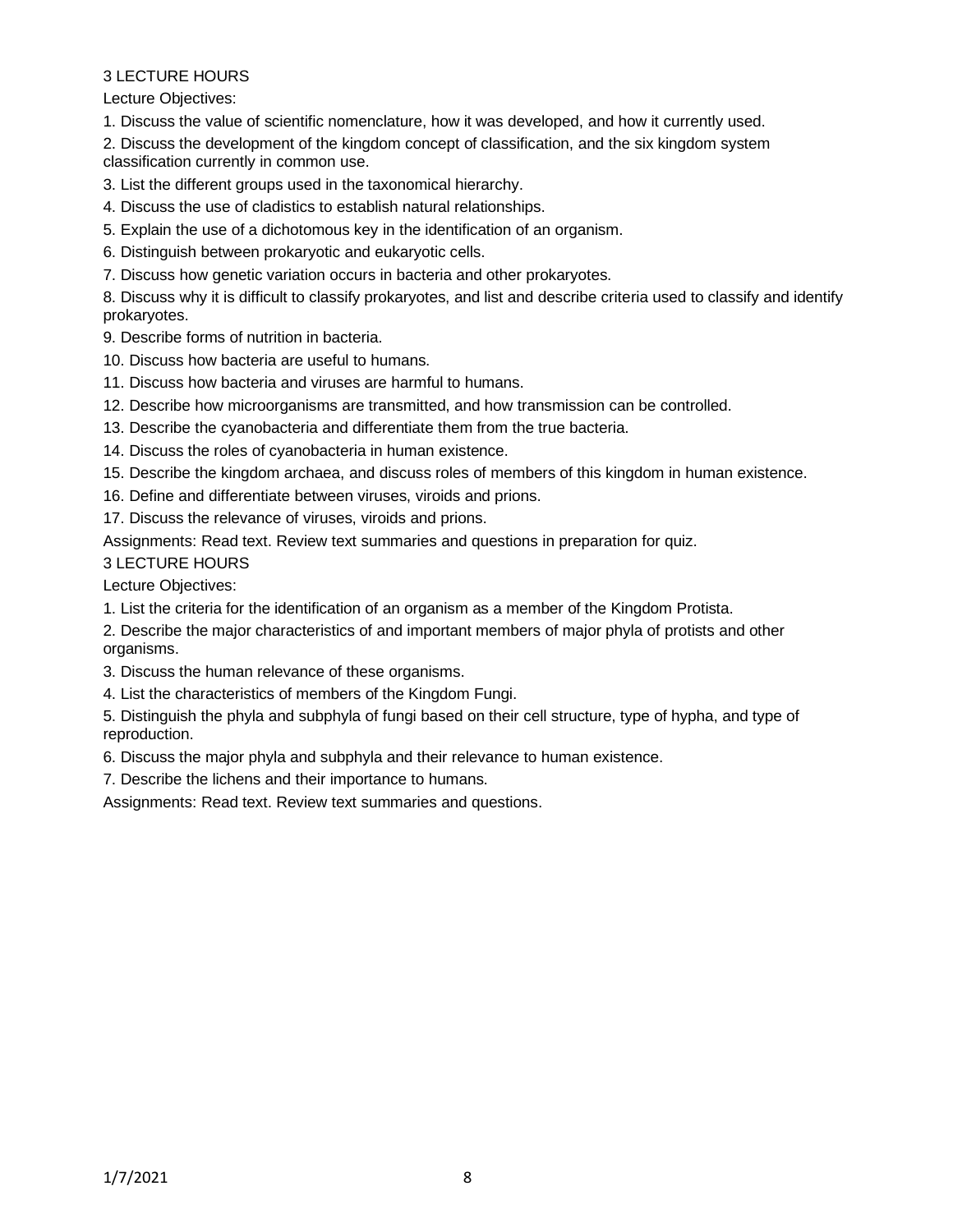Lecture Objectives:

1. Compare and contrast the Plant Kingdom with other kingdoms.

2. Differentiate the bryophytes from other plants.

3. Describe the liverworts and differentiate between leafy and thalloid liverworts.

- 4. Describe the hornworts.
- 5. Describe the mosses.
- 6. Discuss reproduction and life cycles of liverworts, hornworts, and mosses.
- 7. Discuss the importance of the bryophytes to humans.
- 8. Compare and contrast the structure of bryophytes and vascular plants.

9. Describe the seedless vascular plants: whisk ferns, club mosses and quillworts, horsetails and scouring rushes, and ferns.

10. Discuss reproduction and life cycles of whisk ferns, club mosses and quillworts, horsetails and scouring rushes, and ferns.

- 11. Discuss the human relevance of the seedless vascular plants.
- 12. Discuss the evolutionary relationships between the different groups of plants, including bryophytes,

seedless vascular plants, gymnosperms, and angiosperms.

13. Describe fossils and petrifications and their significance.

Assignments: Read text. Review text summaries and questions in preparation for exam.

4 LECTURE HOURS

Lecture Objectives:

- 1. Discuss the evolution of seed plants.
- 2. Describe the features of typical conifer pollen and seed strobili.
- 3 Differentiate between the major gymnosperm phyla.
- 4. Describe pine leaf adaptations.
- 5. Describe reproduction and life cycles in gymnosperms.
- 6. Discuss the human relevance of the conifers. and other gymnosperms.
- 7. Discuss the evolution of the angiosperms.
- 8. Compare and contrast the gymnosperms and angiosperms.
- 9. Describe the life cycle of the flowering plant.

10. Compare and contrast the development of the two types of female gametophytes and the male gametophyte.

11. Relate flower characteristics and pollinators to their evolution and ecology.

12. Discuss major trends of specialization in flowering plants.

13. Discuss the importance of herbaria, and describe techniques used in preparation of herbarium specimens.

- 14. Discuss the origin of cultivated plants.
- 15. Describe the distribution of cultivated plants.

16. Describe the ten families of flowering plants.

17. Discuss the roles of angiosperms in human existence.

Assignments: Read text. Review text summaries and questions in preparation for final.

2 LECTURE HOURS

Lecture Final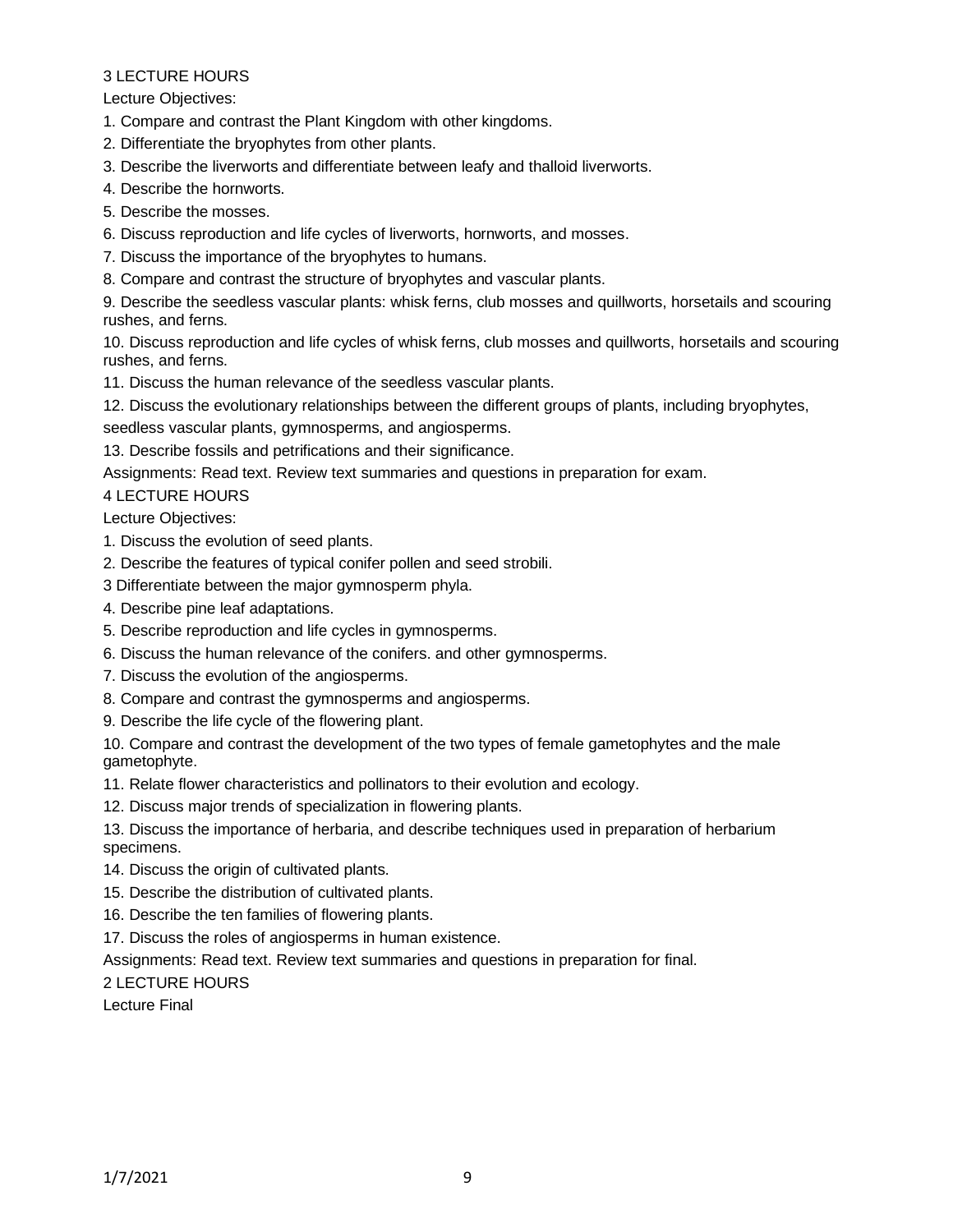# LAB CONTENT:

3 LAB HOURS

Lab Objectives:

1. Discuss correct drawing techniques for lab reports.

2. Describe general practices to be used in lab.

Assignments: Read text. Attend lab discussion. Review text summaries and questions.

3 LAB HOURS

Lab Objectives:

- 1. Identify and discuss the functions of the parts of the light microscope.
- 2. Compare and contrast the compound and dissecting microscope, as well as other types of microscopes.
- 3. Define: resolution, microscopic field, depth of field.
- 4. Calculate total magnification.

Assignments: Read text. Review text summaries and questions. Complete lab report.

3 LAB HOURS

Lab Objectives:

1. Identify components of plant cells that can be observed using the light microscope.

- 2. Compare and contrast cyclosis (cytoplasmic streaming) and independent cellular motility.
- 3. Describe and identify the events of the phases of mitosis.
- 4. Discuss the structure and function of structures associated with mitosis.

Assignments: Read text. Review text summaries and questions. Complete lab report.

3 LAB HOURS

Lab Objectives:

- 1. Describe and identify the phases of meiosis.
- 2. Discuss and identify gametophyte and sporophyte phases of plant life cycles.
- 3. Identify tissues as haploid or diploid.

Assignments: Read text. Review text summaries and questions in preparation for quiz. Complete lab report.

3 LAB HOURS

Lab Objectives:

1. Identify and differentiate between root hairs and lateral roots.

2. Identify and discuss the functions of epidermis, pericycle, cortex,

endodermis, pericycle, stele, phloem, xylem, and casparian strips.

3. Compare and contrast dicot and monocot roots.

3 LAB HOURS

Lab Objectives:

1. Perform and discuss basic techniques of plant propagation using stems, roots and leaves.

- 2. Perform and discuss bud grafting.
- 3. Perform and discuss propagation of seed embryos on artificial media.
- 4. Discuss the importance of sterile techniques in plant propagation on sterile media.

Assignments: Read text. Review text summaries and questions. Complete lab report.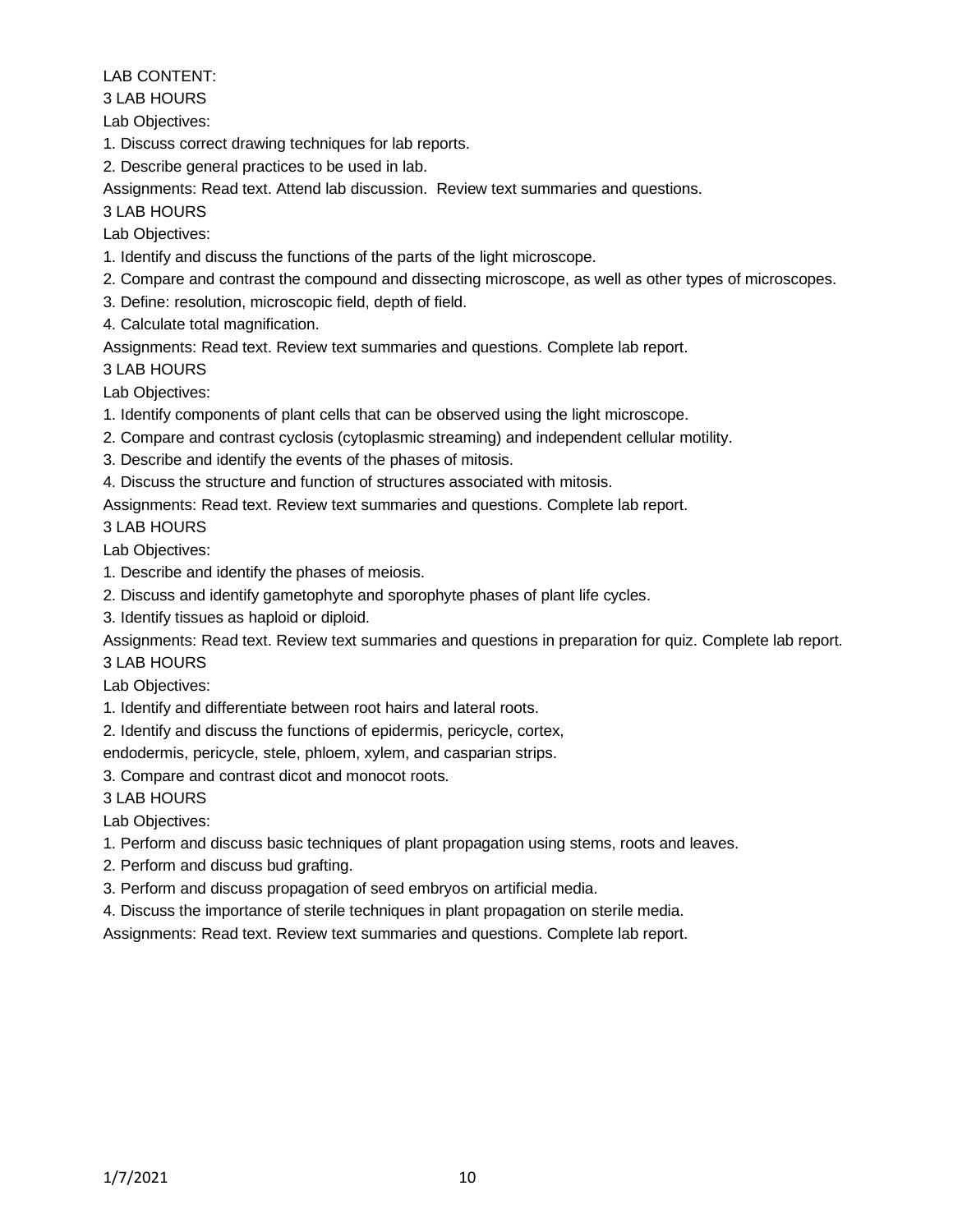### 3 LAB HOURS

Lab Objectives:

1. List and describe the parts of a woody stem during its winter condition.

2. In various stems, identify and discuss the function of: cork, cork cambium,

epidermis, phelloderm, cortex, primary phloem, secondary phloem,

vacular cambium, primary xylem, secondary xylem, broad and narrow phloem rays,

broad and narrow xylem rays, tracheids, vessels, annual xylem rings, pith.

3. Compare and contrast monocot and dicot stems.

Assignments: Read text. Review text summaries and questions in preparation for exam. Complete lab report.

3 LAB HOURS

Lab Objectives:

1. Perform and discuss basic techniques of plant propagation using stems, roots and leaves.

2. Perform and discuss bud grafting.

- 3. Perform and discuss propagation of seed embryos on artificial media.
- 4. Discuss the importance of sterile techniques in plant propagation on sterile media.

Assignments: Read text. Review text summaries and questions. Complete lab report.

3 LAB HOURS

Lab Objectives:

1. Describe and discuss the effects of auxins and gibberellins on stem growth.

- 2. Describe phototropism and gravitropism and discuss their causes.
- 3. Describe etiololation and its causes.

4. Describe and discuss the effects of ethylene on abscission.

Assignments: Read text. Review text summaries and questions in preparation for quiz. Complete lab report. 6 LAB HOURS

Lab Objectives:

1. Describe techniques for the demonstration of starch in plants. Discuss the relationship between starch and photosynthesis.

- 2. Discuss the relationship between chlorophyll and photosynthesis.
- 3. Describe techniques for the solvent extraction of plant pigments.

4.Describe the technique of paper chromatography and how it can be used to demonstrate plant pigments.

5. Define the term fluorescence and demonstrate fluorescence in photosynthetic pigments.

6. Discuss the use of phenol red a pH indicator.

7. Discuss the formation of acid from carbon dioxide and water, and this reaction can be used to demonstrate the use of carbon dioxide in photosynthesis.

Assignments: Read text. Review text summaries and questions in preparation for exam. Complete lab report.

# 3 LAB HOURS

Lab Objectives:

1. Identify plant cells in the different phases of meiosis.

2. Compare and contrast the processes of mitosis and meiosis.

3. Define the terms sporophyte and gametophyte, and relate these terms to the process of sexual reproduction in plants.

4. Compare life cycles in plants to life cycles in animals.

Assignments: Read text. Review text summaries and questions. Complete lab report.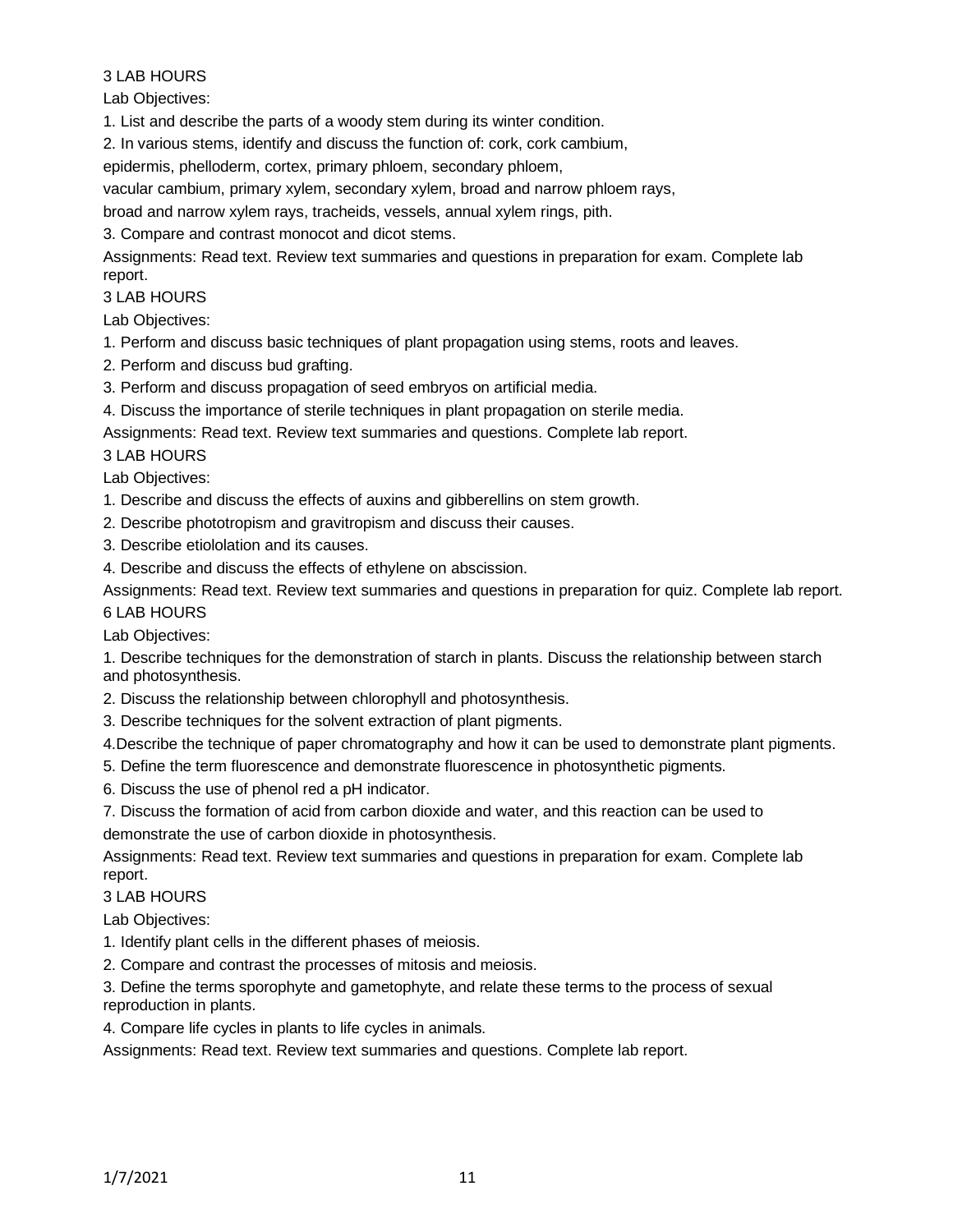### 3 LAB HOURS

Lab Objectives:

1. Observe plants in their natural setting.

2. Identify adaptations of chapparal plants to a Mediterranean climate.

Assignments: Read text. Review text summaries and questions. Complete lab report.

3 LAB HOURS

Lab Objectives:

1. Observe examples of members of the different taxonomic groupings discussed in lecture.

2. Define the terms gram positive and Gram negative.

3. Identify select structures of various cyanobacteria and protists.

Assignments: Read text. Review text summaries and questions in preparation for quiz. Complete lab report.

3 LAB HOURS

Lab Objectives:

- 1. Observe various examples of fungi.
- 2. Identify various reproductive structures of fungi.
- 3. Observe examples of bryophytes and ferns.
- 4. Describe the life cycles of mosses, ferns, and liverworts.

Assignments: Read text. Review text summaries and questions. Complete lab report.

3 LAB HOURS

Lab Objectives:

- 1. Observe examples of selected gymnosperms.
- 2. Compare and contrast selected gymnosperm leaves.
- 3. Discuss the life cycle of a gymnosperm.
- 4. Differentiate between male and female pine cones.
- 5. Identify various structures of pine cones, pine seeds, and pine pollen grains.

6. Distinguish between pines, cycads, and other gymnosperms.

Assignments: Read text. Review text summaries and questions in preparation for exam. Complete lab report.

3 LAB HOURS

Lab Objectives:

- 1. Identify the parts of a complete flower.
- 2. Discuss variations in ovary position and structure.
- 3. Describe the life cycle of a flowering plant.
- Assignments: Complete lab report.

3 LAB HOURS

Lab Final

### **METHODS OF INSTRUCTION:**

Lecture presentation and Laboratory exposure to practical application. Use of computer, internet, video, document camera, board notes, 'outdoor classroom' projects, Service Learning, discussion, and presentations from biological professionals. A variety of assessment techniques that include lecture examinations, experimental projects, homework problems, laboratory reports, research reports, and laboratory practicums.

# **OUT OF CLASS ASSIGNMENTS:**

Required Outside Hours: 108

Assignment Description:

Homework, Lab reports, Greenhouse upkeep, Service Learning Assignments (Arboretum, Meadow, Native Garden and volunteerism at local non-profit nature focus organizations)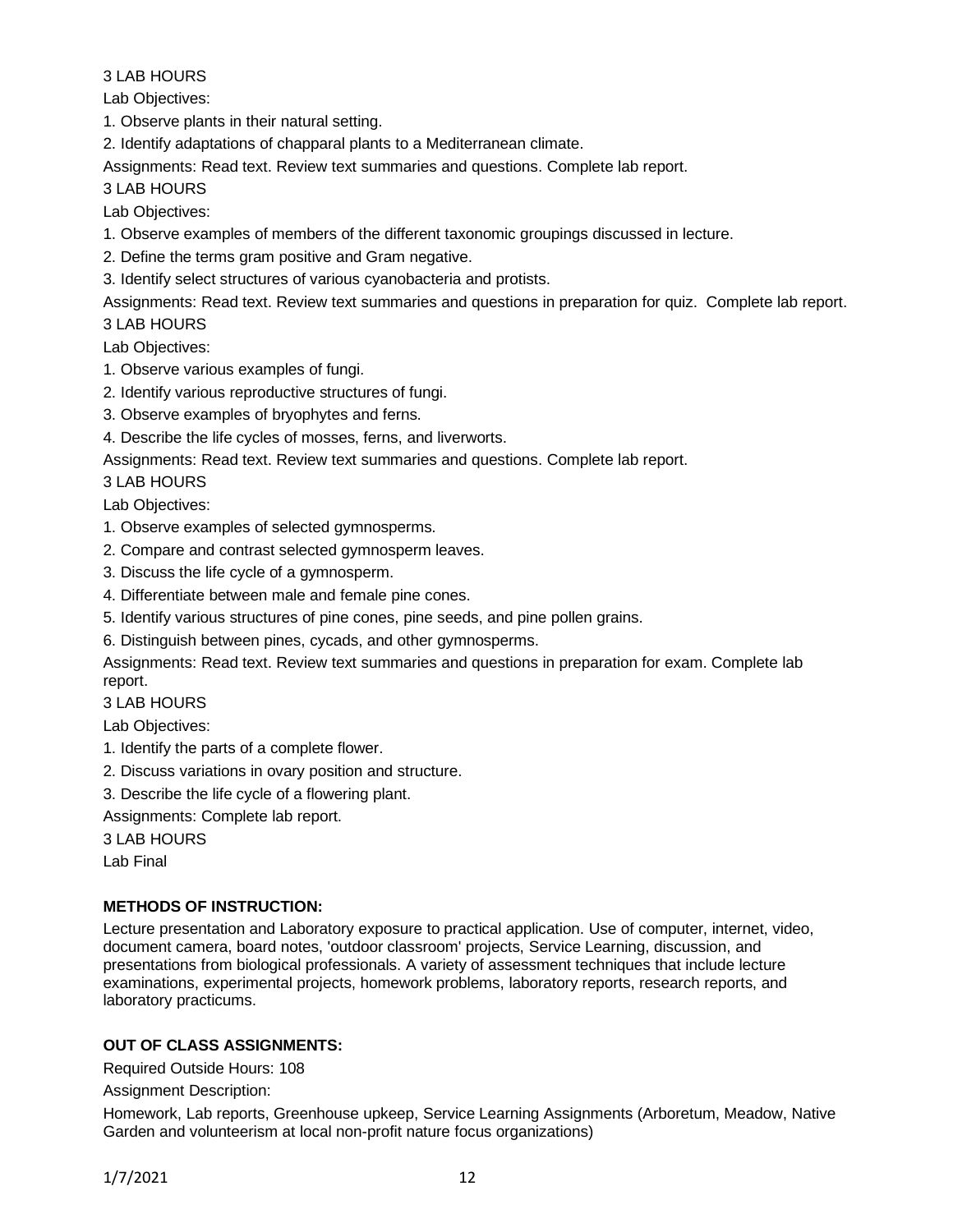### **METHODS OF EVALUATION:**

Writing assignments Percent of total grade: 10.00 % Percent range of total grade: 10 % to 20 % Written Homework Lab Reports Essay Exams Term or Other Papers Problem-solving assignments Percent of total grade: 35.00 % Percent range of total grade: 35 % to 40 % Homework Problems Field Work Lab Reports Quizzes Exams Other: service learning Skill demonstrations Percent of total grade: 10.00 % Percent range of total grade: 10 % to 20 % Class Performance/s Field Work Objective examinations Percent of total grade: 30.00 % Percent range of total grade: 30 % to 45 % Multiple Choice True/False Matching Items Completion Other: Essay

#### **REPRESENTATIVE TEXTBOOKS:**

Lisa A. Urry; Michael L. Cain; Steven A. Wasserman; Peter V. Minorsky; Rebecca Orr. Campbell Biology. United States: Pearson,2021.

The need for a more recent text. The need to have a text with more online resources and support. The need for a text that will pair well with a lab textbook (Mylab Pearson publishing) Campbell Biology is the standard bearer for introductory college-level biology for majors. This is also the required text for the first course (Bio 1) in this sequence.

ISBN: 9780135855836

Reading Level of Text, Grade: 17 Verified by: D. Young

#### **Required Other Texts and Materials**

A Photographic Atlas for the Botany Laboratory, 7e By: Samuel R. Rushforth, Robert R. Robbins, John L. Crawley, Kent M. Van De Graaff Copyright: ?2016

Evert, Eichhorn, Perry. Laboratory Topics in Botany, 8e. W.H. Freeman. 2013. ISBN 978-1464118104.